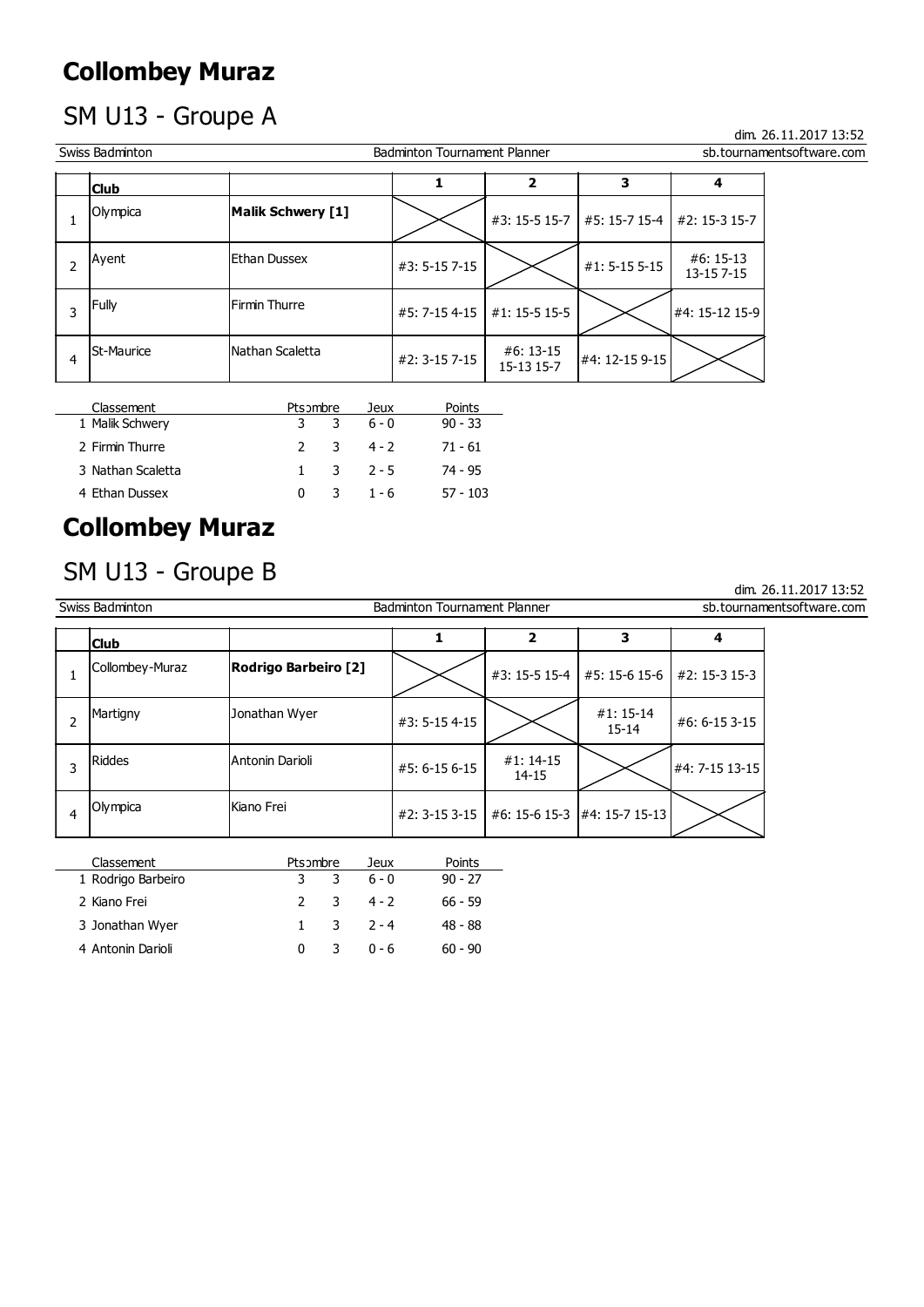# SM U13 - Groupe C

|                | <b>Collombey Muraz</b>          |                     |                |                 |                                            |               |               |                              |                           |
|----------------|---------------------------------|---------------------|----------------|-----------------|--------------------------------------------|---------------|---------------|------------------------------|---------------------------|
|                | SM U13 - Groupe C               |                     |                |                 |                                            |               |               |                              | dim. 26.11.2017 13:52     |
|                | Swiss Badminton                 |                     |                |                 | <b>Badminton Tournament Planner</b>        |               |               |                              | sb.tournamentsoftware.com |
|                | <b>Club</b>                     |                     |                | 1               | $\overline{2}$                             | 3             | 4             |                              |                           |
| $\mathbf{1}$   | <b>St-Maurice</b>               | Vincent Gabioud [3] |                |                 |                                            | #3: 15-7 15-3 | #5: 15-4 15-3 | #2: 15-5 15-5                |                           |
| $\overline{2}$ | Leytron                         | Pedro Santiago      |                |                 | #3: 7-15 3-15                              |               |               | #1: 2-15 2-15 #6: 10-15 9-15 |                           |
| 3              | Sion                            | Nathan Truffer      |                |                 | #5: 4-15 3-15                              | #1: 15-2 15-2 |               | #4: 15-4 15-6                |                           |
| $\overline{4}$ | Martigny                        | Nathan Boisset      |                |                 | #2: 5-15 5-15 #6: 15-10 15-9 #4: 4-15 6-15 |               |               |                              |                           |
|                | Classement<br>1 Vincent Gabioud | 3                   | Pts ombre<br>3 | Jeux<br>$6 - 0$ | Points<br>$90 - 27$                        |               |               |                              |                           |
|                | 2 Nathan Truffer                | $\overline{2}$      | 3              | $4 - 2$         | $67 - 44$                                  |               |               |                              |                           |
|                | 3 Nathan Boisset                | $\mathbf{1}$        | 3              | $2 - 4$         | $50 - 79$                                  |               |               |                              |                           |
|                | 4 Pedro Santiago                | $\mathbf{0}$        | 3              | $0 - 6$         | $33 - 90$                                  |               |               |                              |                           |
|                | <b>Collombey Muraz</b>          |                     |                |                 |                                            |               |               |                              |                           |
|                | SM U13 - Groupe D               |                     |                |                 |                                            |               |               |                              |                           |

| Classement        | Pts ombre |    | Jeux                    | Points    |
|-------------------|-----------|----|-------------------------|-----------|
| 1 Vincent Gabioud |           |    | 3 3 6-0                 | $90 - 27$ |
| 2 Nathan Truffer  |           |    | 2 3 4 - 2               | 67 - 44   |
| 3 Nathan Boisset  |           |    | $1 \quad 3 \quad 2 - 4$ | $50 - 79$ |
| 4 Pedro Santiago  | 0         | 3. | በ - 6                   | $33 - 90$ |

# Collombey Muraz

### SM U13 - Groupe D

|                | 3 Nathan Boisset       | $\mathbf{1}$              | 3                | $2 - 4$        | $50 - 79$                    |                           |                |               |                           |
|----------------|------------------------|---------------------------|------------------|----------------|------------------------------|---------------------------|----------------|---------------|---------------------------|
|                | 4 Pedro Santiago       | $\mathbf 0$               | 3                | $0 - 6$        | $33 - 90$                    |                           |                |               |                           |
|                | <b>Collombey Muraz</b> |                           |                  |                |                              |                           |                |               |                           |
|                | SM U13 - Groupe D      |                           |                  |                |                              |                           |                |               | dim. 26.11.2017 13:52     |
|                | Swiss Badminton        |                           |                  |                | Badminton Tournament Planner |                           |                |               | sb.tournamentsoftware.com |
|                | <b>Club</b>            |                           |                  | $\mathbf{1}$   | $\overline{\mathbf{2}}$      | $\mathbf{3}$              | 4              |               |                           |
| $\mathbf{1}$   | Collombey-Muraz        | <b>Gaetan Ferrari [4]</b> |                  |                | #3: 15-11 15-8 #5: 15-6 15-8 |                           | #2: 15-12 15-9 |               |                           |
| $\overline{2}$ | Sierre                 | Martin Vautier            |                  | #3: 11-15 8-15 |                              | $#1: 15-11$<br>13-15 15-5 | #6: 8-15 7-15  |               |                           |
| 3              | St-Maurice             | <b>Axel Martinoli</b>     |                  |                | #5: 6-15 8-15                | $#1: 11-15$<br>15-13 5-15 |                | #4: 3-15 2-15 |                           |
| $\overline{4}$ | Martigny               |                           | Adrien Darbellay |                | #2: 12-15 9-15               | #6: 15-8 15-7             | #4: 15-3 15-2  |               |                           |
|                | Classement             |                           | Pts ombre        | Jeux           | Points                       |                           |                |               |                           |
|                | 1 Gaetan Ferrari       | 3                         | 3                | $6 - 0$        | $90 - 54$                    |                           |                |               |                           |
|                | 2 Adrien Darbellay     | $\overline{2}$            | 3                | $4 - 2$        | $81 - 50$                    |                           |                |               |                           |
|                | 3 Martin Vautier       | $\mathbf{1}$              | 3                | $2 - 5$        | $77 - 91$                    |                           |                |               |                           |
|                | 4 Axel Martinoli       | $\mathbf 0$               | 3                | $1 - 6$        | $50 - 103$                   |                           |                |               |                           |

| Classement         | Pts ombre |   | Jeux                  | Points   |
|--------------------|-----------|---|-----------------------|----------|
| 1 Gaetan Ferrari   | 3.        | 3 | 6 - 0                 | 90 - 54  |
| 2 Adrien Darbellay |           |   | $2 \t3 \t4 - 2$       | 81 - 50  |
| 3 Martin Vautier   |           |   | $1 \quad 3 \quad 2-5$ | 77 - 91  |
| 4 Axel Martinoli   | 0         |   | $3 \t1 - 6$           | 50 - 103 |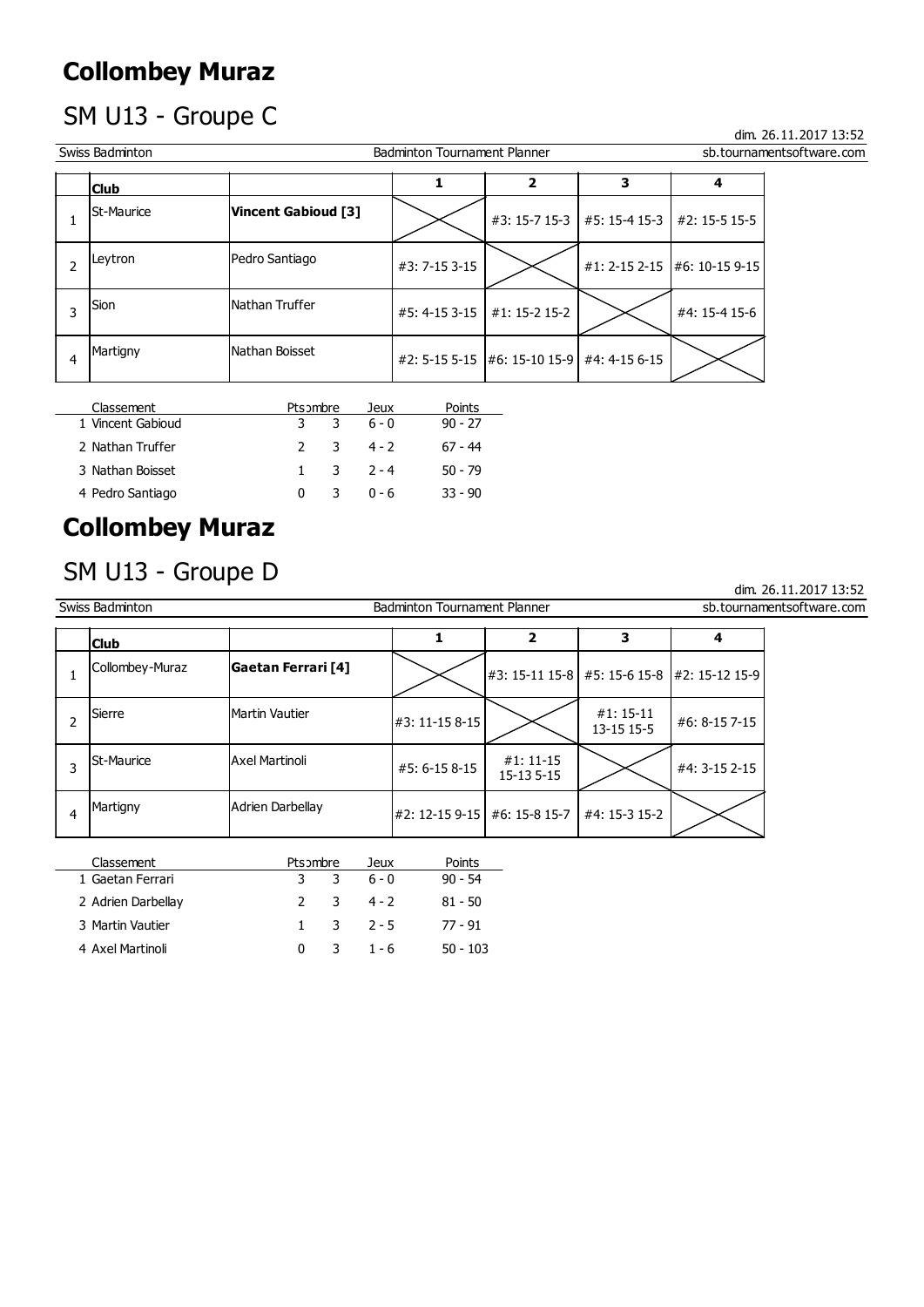# SM U13 - Groupe E

|                | <b>Collombey Muraz</b>            |                              |   |                 |                                     |                                |                           |                             |                           |
|----------------|-----------------------------------|------------------------------|---|-----------------|-------------------------------------|--------------------------------|---------------------------|-----------------------------|---------------------------|
|                | SM U13 - Groupe E                 |                              |   |                 |                                     |                                |                           |                             | dim. 26.11.2017 13:52     |
|                | Swiss Badminton                   |                              |   |                 | <b>Badminton Tournament Planner</b> |                                |                           |                             | sb.tournamentsoftware.com |
|                | <b>Club</b>                       |                              |   |                 | 1                                   | $\overline{\mathbf{2}}$        | 3                         | 4                           |                           |
| $\mathbf{1}$   | Sion                              | <b>Gilles Perbellini [5]</b> |   |                 |                                     | #3: 15-8 15-6   #5: 15-11 15-9 | #2: 15-7 15-8             |                             |                           |
| $\overline{2}$ | Leytron                           | Samuel Bornet                |   |                 | #3: 8-15 6-15                       |                                | $#1:11-15$<br>15-14 15-14 | #6: 15-11 5-15<br>$13 - 15$ |                           |
| 3              | Riddes                            | Aurélien Arnold              |   | #5: 11-15 9-15  | $#1: 15-11$<br>14-15 14-15          |                                | #4: 11-15<br>15-11 14-15  |                             |                           |
| $\overline{4}$ | Olympica                          | Alessandro Di Costa          |   | #2: 7-15 8-15   | #6: 11-15 15-5<br>$15 - 13$         | #4: 15-11<br>11-15 15-14       |                           |                             |                           |
|                | Classement<br>1 Gilles Perbellini | Pts ombre<br>3               | 3 | Jeux<br>$6 - 0$ | Points<br>$90 - 49$                 |                                |                           |                             |                           |
|                | 2 Alessandro Di Costa             | $\overline{2}$               | 3 | $4 - 4$         | $97 - 103$                          |                                |                           |                             |                           |
|                | 3 Samuel Bornet                   | $\mathbf{1}$                 | 3 | $3 - 5$         | $88 - 114$                          |                                |                           |                             |                           |
|                | 4 Aurélien Arnold                 | $\mathbf{0}$                 | 3 | $2 - 6$         | $103 - 112$                         |                                |                           |                             |                           |
|                | <b>Collombey Muraz</b>            |                              |   |                 |                                     |                                |                           |                             |                           |
|                | SM U13 - Groupe F                 |                              |   |                 |                                     |                                |                           |                             |                           |

| Classement            | Pts ombre    | Jeux                  | Points      |
|-----------------------|--------------|-----------------------|-------------|
| 1 Gilles Perbellini   | $\mathbf{3}$ | 3 6-0                 | $90 - 49$   |
| 2 Alessandro Di Costa |              | $2 \quad 3 \quad 4-4$ | $97 - 103$  |
| 3 Samuel Bornet       | $\mathbf{1}$ | 3 3-5                 | 88 - 114    |
| 4 Aurélien Arnold     | 0            | $7 - 6$               | $103 - 112$ |

# Collombey Muraz

SM U13 - Groupe F<br>Swiss Badminton dim. 26.11.2017 13:52<br>Badminton Tournament Planner Partner Sphere Subtournaments of tware.com Badminton Tournament Planner sb.tournamentsoftware.com  $\begin{array}{|c|c|c|c|c|}\n1 & \text{Fully} & \text{Luka Bender [6]} & & \\\hline\n1 & 42: 15-14 & 15-4 & 3: 15-10 & 15-4 & \\\hline\n2 & 15-14 & 15-4 & 3: 15-10 & 15-4 & \\\hline\n3 & 15-10 & 15-4 & 3: 15-10 & 15-4 & \\\hline\n4 & 15-4 & 3: 15-10 & 15-4 & \\\hline\n\end{array}$ Riddes Basile Lambiel  $\ket{#2: 14-15\,4-15}$   $\leftarrow$   $\ket{#1: 15-13}$ 2  $\left| \begin{array}{ccc} \text{p} & \text{p} & \text{p} \\ \text{p} & \text{p} & \text{p} \end{array} \right|$   $\neq$  2: 14-15 4-15  $\left| \begin{array}{cc} \text{p} & \text{p} & \text{p} \\ \text{p} & \text{p} & \text{p} \\ \text{p} & \text{p} & \text{p} \end{array} \right|$ Ayent  $\begin{array}{|l|}\n\hline\n\end{array}$  Ydriss Le Basle  $\begin{array}{|l|}\n\hline\n\end{array}$  #3: 10-15 4-15  $\begin{array}{|l|}\n\hline\n\end{array}$  #1: 13-15  $\begin{array}{|l|}\n\hline\n\end{array}$ 3 Ayent Ydriss Le Basle  $\begin{array}{|c|c|c|c|c|}\n\hline\n3 & 41:13-15 & \text{if } 15-14 & 9-15 \\
\hline\n\end{array}$ Classement **Ptsombre** Jeux Points 1 Gilles Perbellini a 3 3 6 - 0 90 - 49<br>
3 Smsandro DCocka 2 3 4 - 4 97 - 103<br>
3 Smsandro DCocka 2 3 4 - 4 97 - 103<br>
3 SmcWeien Arnold 0 3 2 - 6 103 - 112<br> **Ollombey Muraz**<br>
2 103 - 112<br>
2 103 - 112<br> **Cubs**<br>
8 Saddriniton<br> 2 Alessandro Di Costa<br>
2 3 4-4 97-103<br>
2 Assamelt Bornet 1 3 3-5 88-114<br>
4 Aurielien Arnold<br>
1 3 3-5 88-114<br>
2 - 6 103-112<br>
MUII 3 - Groupe F<br>
Badminton Tournament Pienner<br>
Badminton Tournament Pienner<br>
2 - 15-1415-4 #3:15 3 Simuel Bornet<br>
1 - 3 - 3 - 2 - 6 - 103 - 112<br>
14 Aurélien Arnold<br>
1 - 2 - 3 - 3 - 2 - 103 - 112<br>
MUI3 - Groupe F<br>
Sistemann<br>
Fruly<br>
Riodes<br>
1 - 2 - 3 - 10-15 4-15<br>
Ayent<br>
Notes Le Basle Lambiel<br>
2 - 2 - 10-15 4-15<br>
2 - 6  $\begin{array}{|c|c|c|c|c|c|}\n\hline\n\text{Club} & & & 1 & 2 & 3 \\
\hline\n\end{array}$ 

| Classement        | Pts >mbre | Jeux     | Points    |
|-------------------|-----------|----------|-----------|
| 1 Luka Bender     |           | $4 - 0$  | $60 - 32$ |
| 2 Basile Lambiel  |           | $2, 2-3$ | $62 - 67$ |
| 3 Ydriss Le Basle |           | - 1 - 4  | $51 - 74$ |